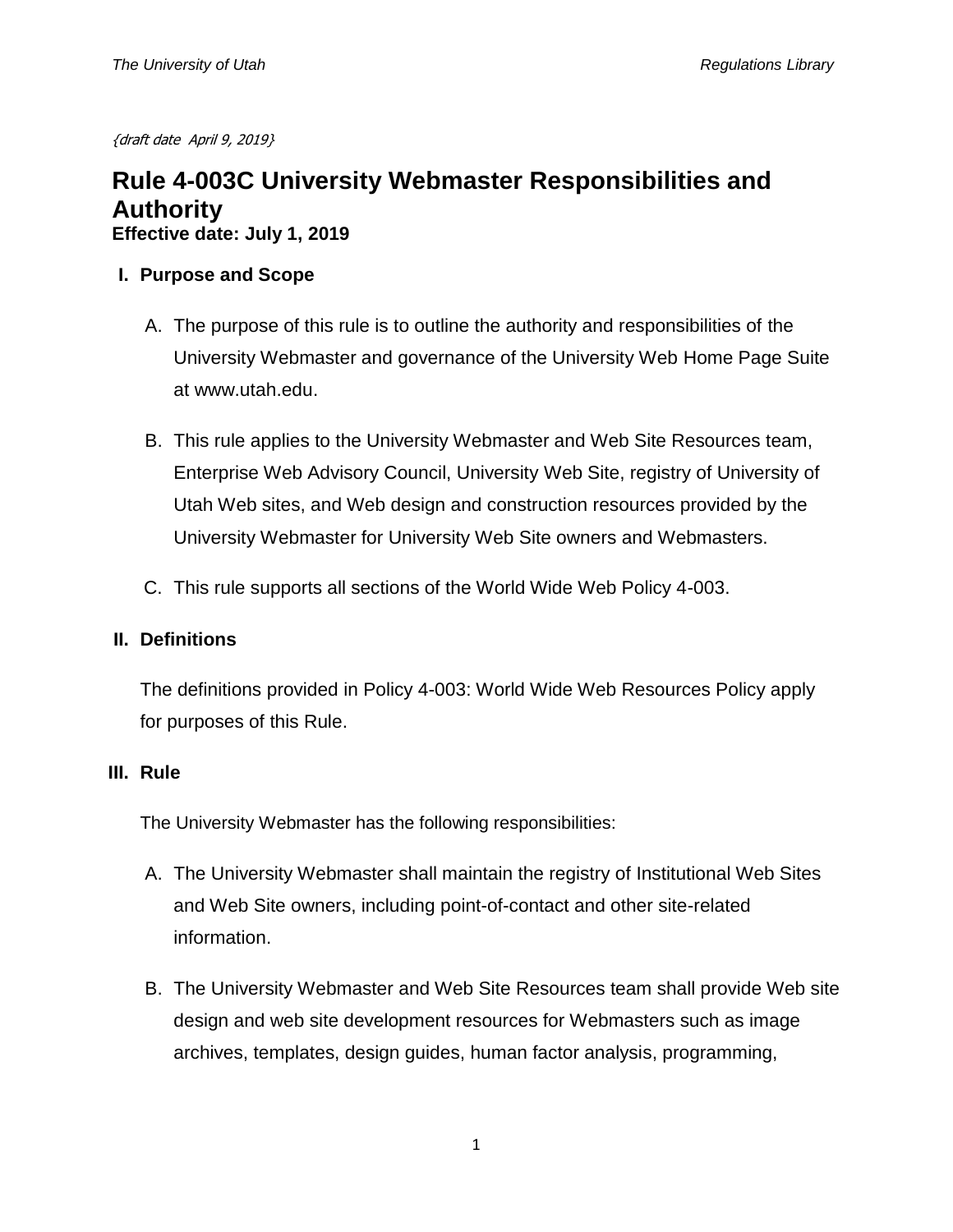content management system administration, tools, integrations and support forums.

- C. The University Webmaster shall monitor, archive and respond to all telephone and email communications sent to the attention of the University Webmaster as follows.
	- 1. All communications received will be evaluated and responded to in a timely manner.
	- 2. Issues not directly under the control of the University Webmaster will be forwarded to the appropriate individual(s) for resolution.
	- 3. All incoming email messages will be saved and archived for a period of at least one year.
	- 4. All incoming phone calls will be documented, and documentation will be stored for a period of at least one year.
- D. The University Webmaster shall ensure that registered Web Sites are properly indexed in the University Search Engine.
- E. The University Webmaster shall escalate web site and page compliance concerns to the Enterprise Web Advisory Council for resolution.

*[Note: Parts IV-VII of this Regulation (and all other University Regulations) are Regulations Resource Information – the contents of which are not approved by the Academic Senate or Board of Trustees, and are to be updated from time to time as determined appropriate by the cognizant Policy Officer and the Institutional Policy Committee, as per Policy 1-001 and Rule 1-001.]*

## **IV. Rules, Procedures, Guidelines, Forms and other Related Resources**

- A. Rules
	- 1. Rule 4-003D Web Site Registration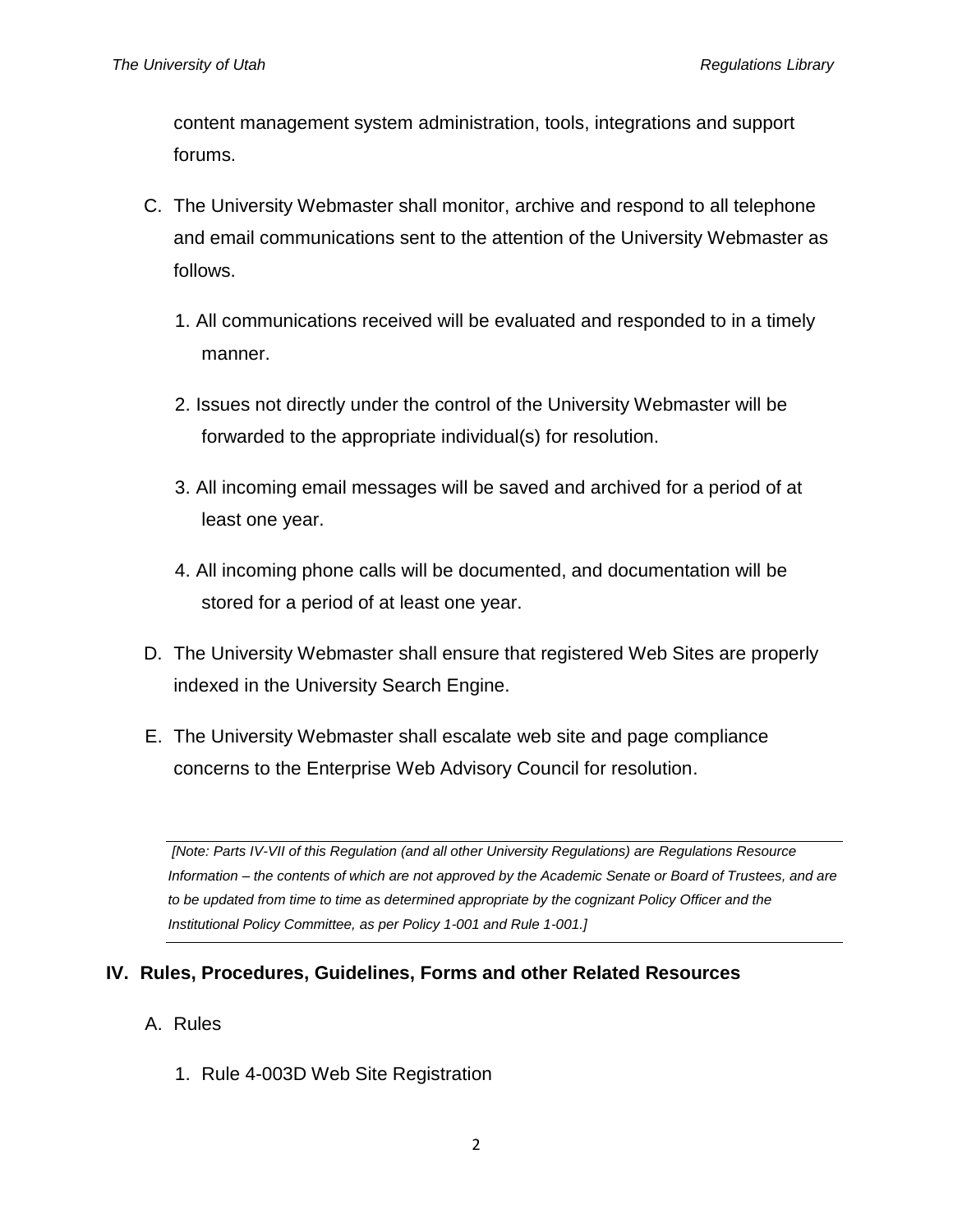- 2. Rule 4-003E Domain Name Registration
- B. Procedures [Reserved]
- C. Guidelines [Reserved]
- D. Forms [Reserved]
- E. Related Resources
	- 1. Web site: *University Webmaster Resources*
	- 2. Enterprise Web Advisory Council [Charter](https://it.utah.edu/cio/it-governance-committees/ewac-overview.php) and Operating [Guidelines](https://it.utah.edu/cio/it-governance-committees/ewac-operating-guidelines.php)

## **V. References [Reserved]**

A. University's home page and suite: : [https://www.utah.edu](https://www.utah.edu/)

#### **VI. Contacts**

The designated contact officials for this Rule are

- A. Policy Owner (primary contact person for questions and advice): Deputy Chief Information Officer, 801-581-3100
- B. Policy Officer: Chief Information Officer, 801-581-3100

These officials are designated by the University President or delegee, with assistance of the Institutional Policy Committee, to have the following roles and authority, as provide in University Rule 1-001: *"A 'Policy Officer' will be assigned by the President for each University Policy,* 

*and will typically be someone at the executive level of the University (i.e., the President and his/her Cabinet Officers). The assigned Policy Officer is authorized to allow exceptions to the Policy in appropriate cases…"*

*"The Policy Officer will identify an 'Owner' for each Policy. The Policy Owner is an expert on the Policy topic who may respond to questions about, and provide interpretation of the policy; and will typically be someone reporting to an executive level position (as defined above), but may be any other person to who the President or a Vice President has delegated such authority for a specified area of University operations. The Owner has primary responsibility for maintaining the relevant portions of the Regulations Library… [and] bears the responsibility for determining –requirements of particular Policies…."*